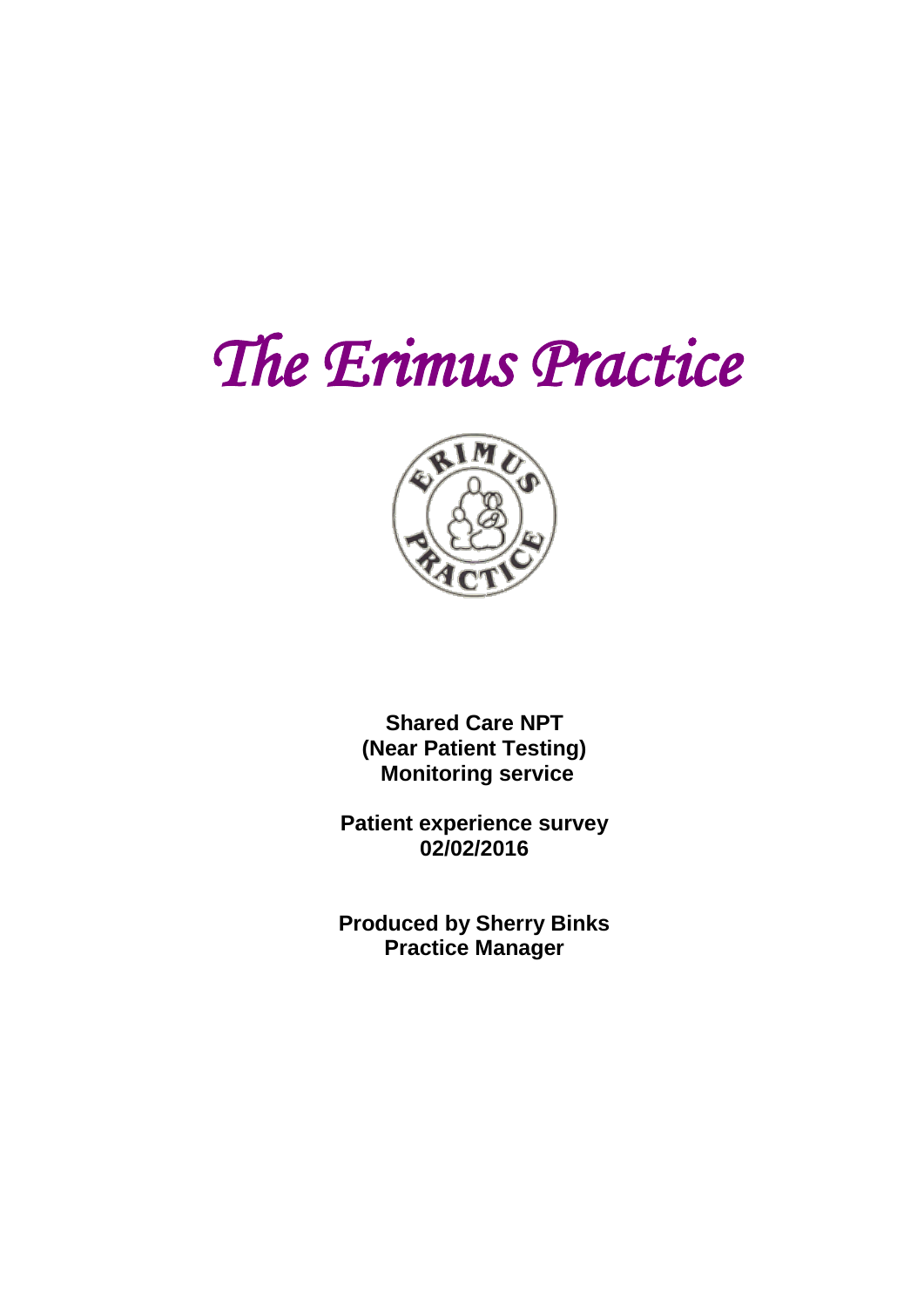#### **Methodology**

All of our patients (35) who are monitored under our NPT shared care agreement were posted questionnaires out with a cover letter

on 1<sup>st</sup> September 2015 with a stamped addressed envelope enclosed.

9 questionnaires were received back on or before 1<sup>st</sup> October 2015

The information collated from the survey is used to improve the service we provide.

#### **Questions asked**

- 1. On commencement, Did your hospital consultant give you information regarding your condition and the need for regular blood monitoring at the practice? Options - Yes / No / Not applicable-given at hospital
- 2. Did the staff at the practice also give you information, either written or verbal? Options - Yes / No / Not applicable-given at hospital
- 3. Do you feel the service and information /education you receive was right for your needs? Options - Yes, all of the time / some of the time / No / N/A-District nurse visits
- 4. If your blood tests were "out of range" were you contacted promptly by the practice to advise you of this and what action to take? Options – Yes / No / Don't know
- 5. Do you feel you were treated with dignity and respect during your appointments here at the surgery? – Excellent/Very good / Good /Fair / Poor
- 6. How likely are you to recommend our Near Patient Testing service to friends and family if they needed similar care or treatment? Options - extremely likely / likely / neither likely nor unlikely / unlikely / extremely unlikely / don't know
- 7. Any other comments about the service?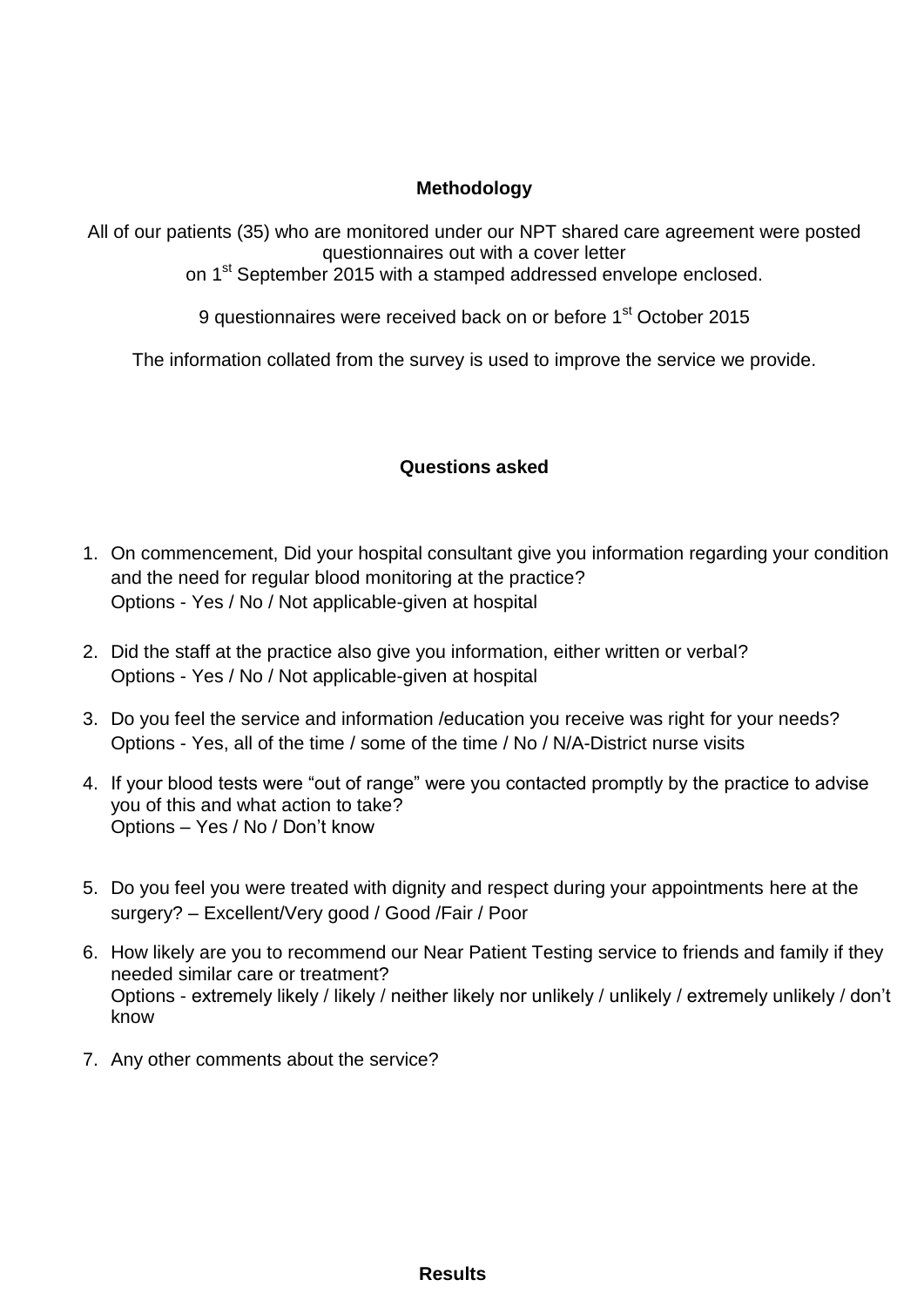1. On commencement, Did your hospital consultant give you information regarding your condition and the need for regular blood monitoring at the practice?



2. Did the staff at the practice also give you information, either written or verbal?

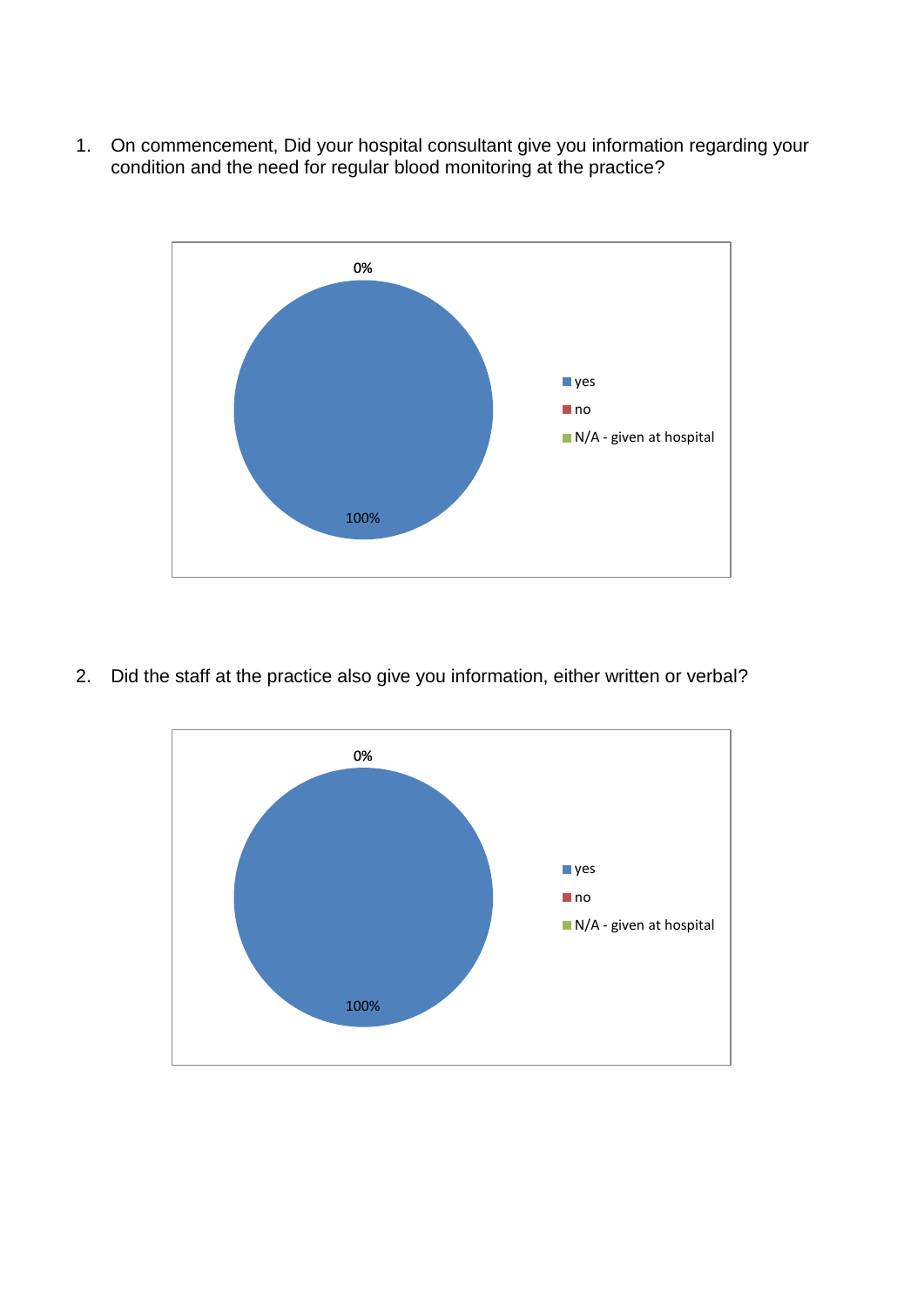



4. If your blood tests were "out of range" were you contacted promptly by the practice to advise you of this and what action to take?

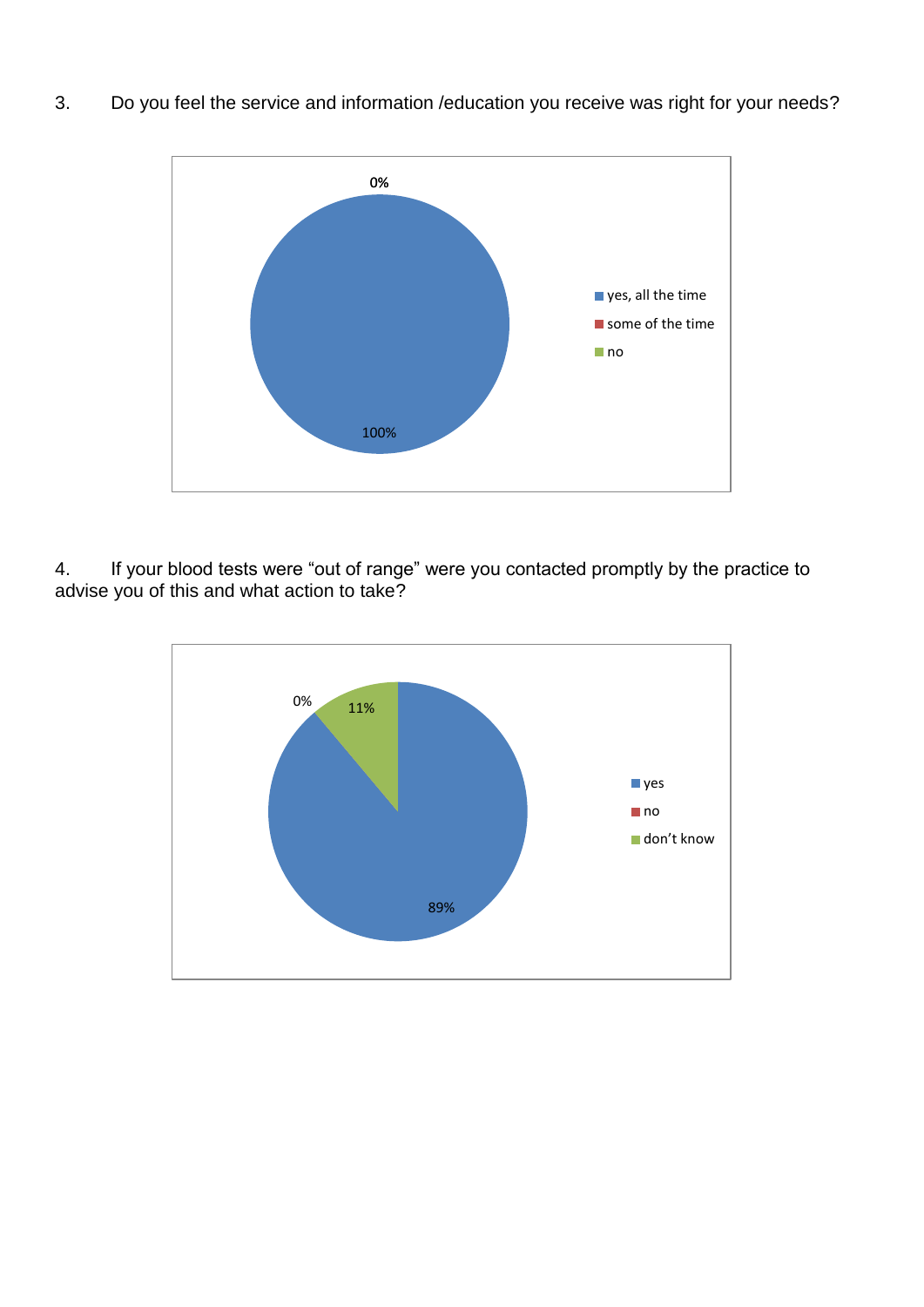5. Do you feel you were treated with dignity and respect during your appointments here at the surgery? – Excellent/Very good / Good /Fair / Poor



6. Overall, how would you rate the high-risk drug monitoring service provided by your GP practice? Excellent/Very good / Good /Fair / Poor



Your comments were:-